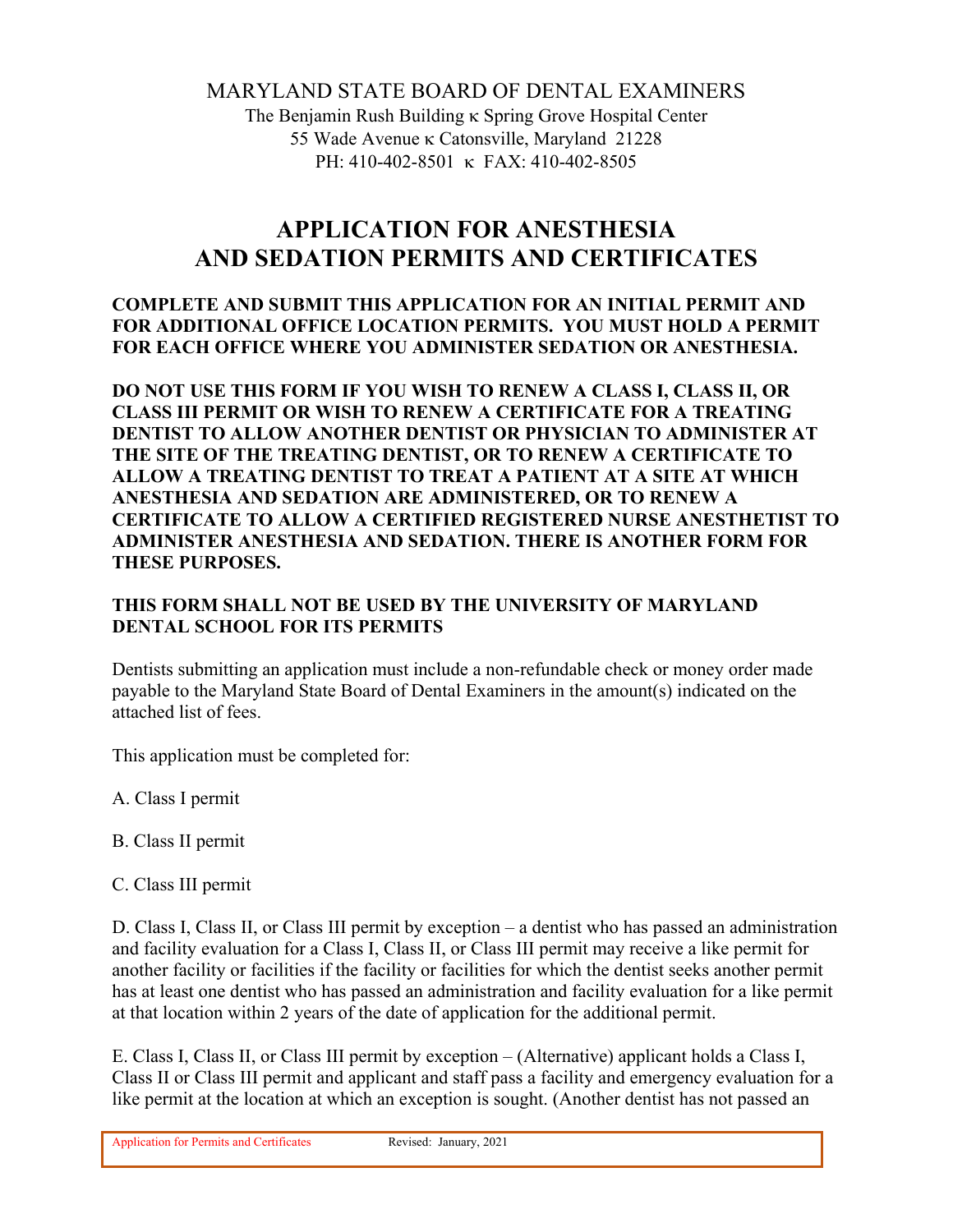administration and facility evaluation at the additional site within 2 years of the date of application for the additional permit.)

F. Certificate for a treating dentist to allow another dentist or physician to administer at the site of the treating dentist.

G. Certificate to allow a treating dentist to treat a patient at a site at which anesthesia and sedation are administered.

H. Certificate to allow a certified registered nurse anesthetist to administer anesthesia and sedation.

## **Complete the following**

| Dental License Number:                                      |                                                                                                                              |
|-------------------------------------------------------------|------------------------------------------------------------------------------------------------------------------------------|
|                                                             |                                                                                                                              |
| Address:                                                    |                                                                                                                              |
|                                                             |                                                                                                                              |
|                                                             |                                                                                                                              |
| Gender Identification □ Female □ Male<br>Telephone Numbers: |                                                                                                                              |
|                                                             | Cell<br><u> 1986 - Johann Barn, mars ar breithinn ar breithinn ar breithinn ar breithinn ar breithinn ar breithinn ar br</u> |
|                                                             |                                                                                                                              |
| Email                                                       |                                                                                                                              |
|                                                             |                                                                                                                              |

Location for which you seek a permit or certificate (include suite number if applicable).

Indicate which of the above, A through H that you seek for this location: (for example, indicate A for a Class I Permit; B for a Class II Permit; and C for a Class III Permit, etc.)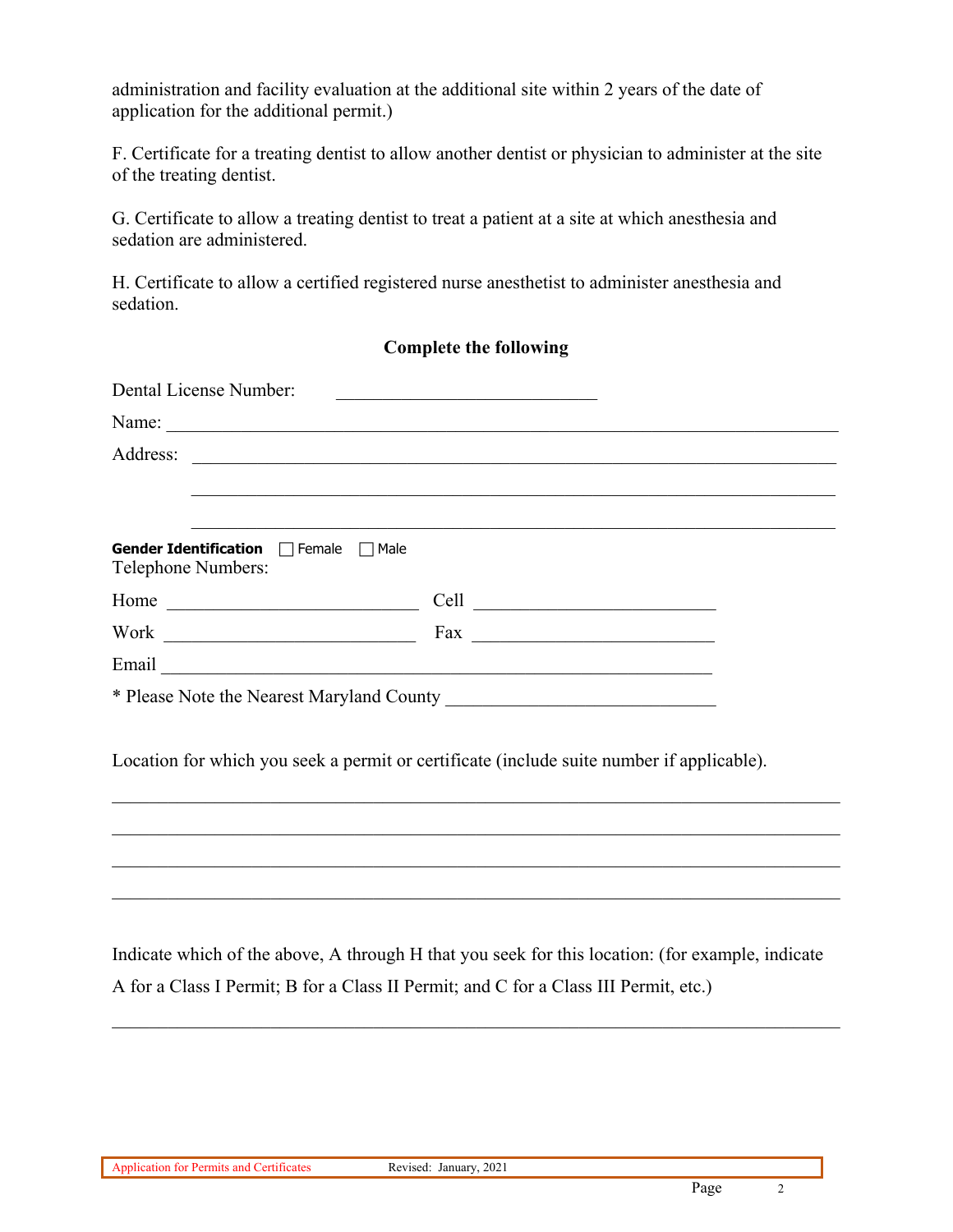Second location for which you seek a permit or certificate (include suite number if applicable).

\*Please Note the Nearest Maryland County \_\_\_\_\_\_\_\_\_\_\_\_\_\_\_\_\_\_\_\_\_\_\_\_\_\_\_\_\_

Indicate which of the above, A through H that you seek for this location:

Third location for which you seek a permit or certificate (include suite number if applicable. Attach a separate sheet for additional locations).

Indicate which of the above, A through H that you seek for this location:

**Exceptions to full administration and facility evaluation:** Pursuant to COMAR 10.44.12 a dentist who has passed an administration and facility evaluation for a Class I, Class II, or Class III permit may receive a like permit for another facility or facilities if the facility or facilities for which the dentist seeks another permit has at least one dentist who has passed an administration and facility evaluation for a like permit at that location within 2 years of the date of application for the additional permit.

Alternatively, a dentist who has passed an administration and facility evaluation for a Class I, Class II, or Class III permit may receive a like permit for another facility or facilities if the dentist holds a Class I, Class II, or Class III permit for which the dentist has passed an administration and facility evaluation, and the dentist seeking the additional permit is present during a facility evaluation at which the dentist and the dentist's staff pass a facility evaluation and, the dentist passes an evaluation, appropriate for the permit level, that includes simulated management of emergencies with the participation of the office staff trained to handle emergencies.

Location for which you seek a permit or permit and certificates in accordance with above exception (include suite number if applicable). If to your knowledge another dentist has passed an evaluation at that location within 2 years please identify the dentist by full name and license number. If a dentist has not passed an evaluation at the location within 2 years you and your office staff will be required to meet the alternative criteria.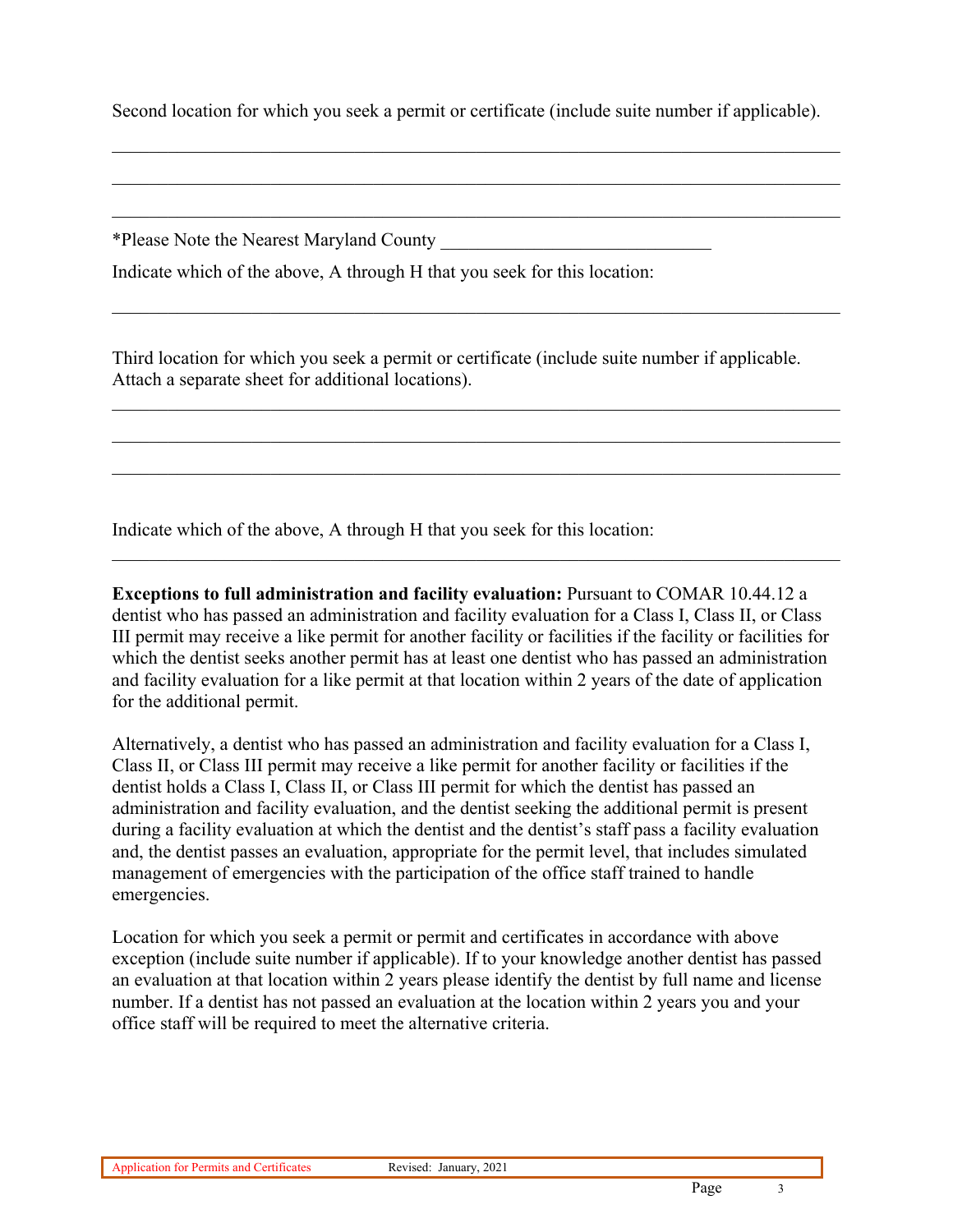Full name and license number of dentist who has passed an evaluation at the location within 2 years, if applicable:

In addition, indicate which of the above, A through H that you seek for this location:

Second location for which you seek a permit or certificates in accordance with the exception (include suite number if applicable).

Full name and license number of dentist who has passed an evaluation at the location within 2 years, if applicable:

In addition, indicate which of the above, A through H that you seek for this location:

Note: Each dentist must hold a permit with their name and the address for each office location where they administer at the CLASS I, II, or III level. *Permits are not transferable from one location to another location. (If you wish to administer at multiple office locations, you should apply for a permit/certificate at each office location.)*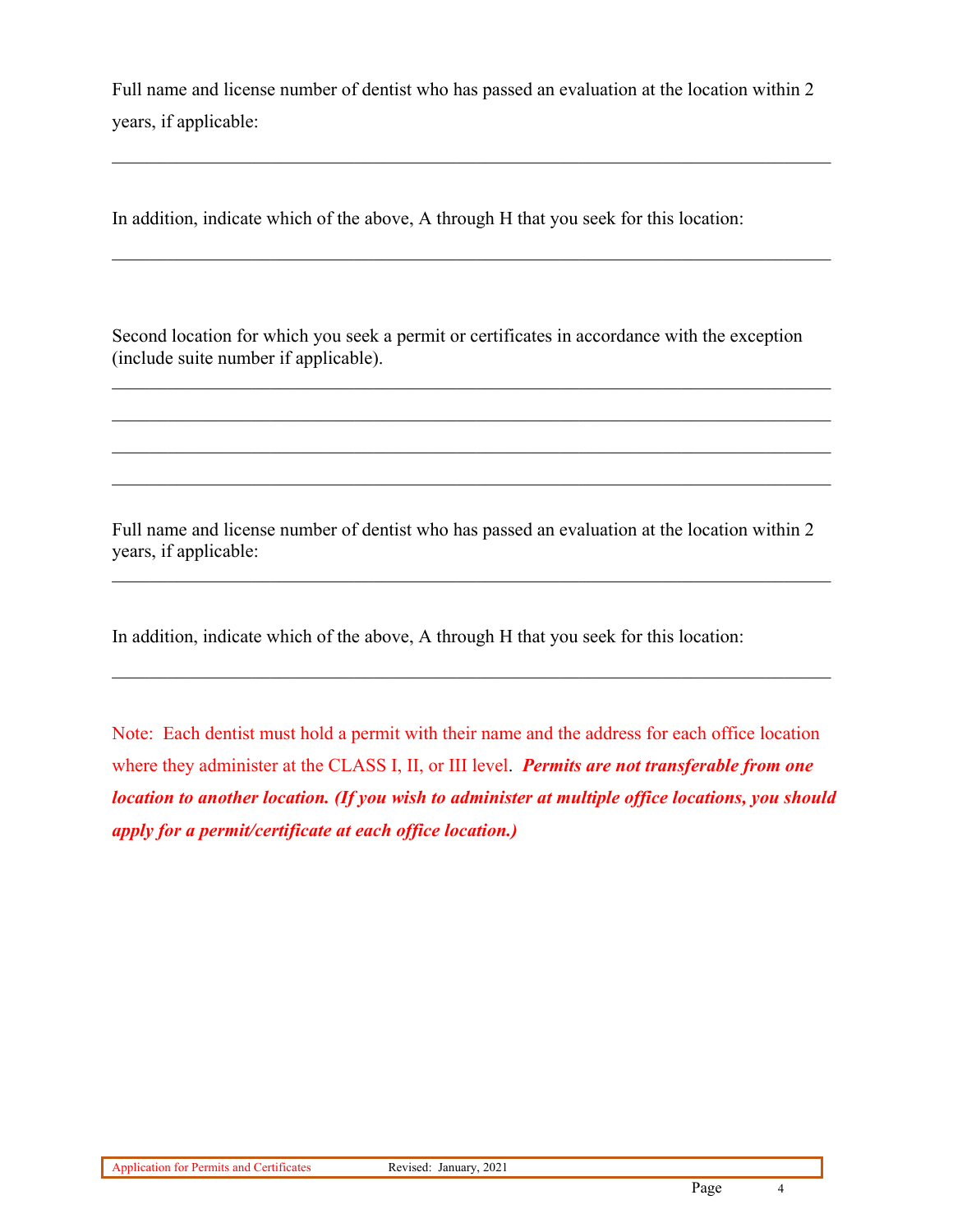## **QUALIFICATIONS FOR CLASS I PERMIT**

In addition to the necessary qualifications listed below you must pass an administration evaluation and a facility evaluation.

1. Attach proof of successful completion of a Board-approved course of instruction that documents training of at least 24 hours of didactic education plus 20 clinically oriented experiences that provide competency in oral and combination inhalation-oral moderate sedation; **OR (not both)** 

2. Attach proof of successful completion of a postdoctoral training program accredited by the Commission on Dental Accreditation or its successor organization that affords comprehensive and appropriate training necessary to administer and manage moderate enteral sedation.

Identify attached document by its date, institution, and individual's signature: *Do Not Leave Blank*

3. Attach a copy of your current certificate in either: Advanced Cardiac Life Support (ACLS), Pediatric Advanced Life Support (PALS), or proof of successful completion of a Board approved course or instruction on medical emergencies and airway management.

4. Have you ever treated a patient under deep sedation or general anesthesia with an incident. An "incident" means dental treatment performed on a patient under moderate sedation, deep sedation, or general anesthesia with unforeseen complications.

| <b>YES</b> | NO. |
|------------|-----|
|            |     |

If you answered Yes to question 4 attach an affidavit to this application. You must sign and date the affidavit which must contain the following language: "I solemnly affirm under the penalties of perjury that the contents of the foregoing affidavit are true to the best of my knowledge, information, and belief." The affidavit must include at least the following:

a. The date of the incident;

b. The name, age, and address of the patient;

c. The patient's original complete dental records;

d. The name and license number of the licensee and the name and address of all other persons present during the incident;

e. The address where the incident took place;

f. The preoperative physical condition of the patient;

g. The type of anesthesia and dosages of drugs administered to the patient;

h. The techniques used in administering the drugs;

i. Any adverse occurrence including:

(i) The patient's signs and symptoms;

(ii) The treatments instituted in response to adverse occurrences;

(iii) The patient's response to the treatment; and

(iv) The patient's condition on termination of any procedures undertaken; and

j. A narrative description of the incident including approximate times and evolution of symptoms.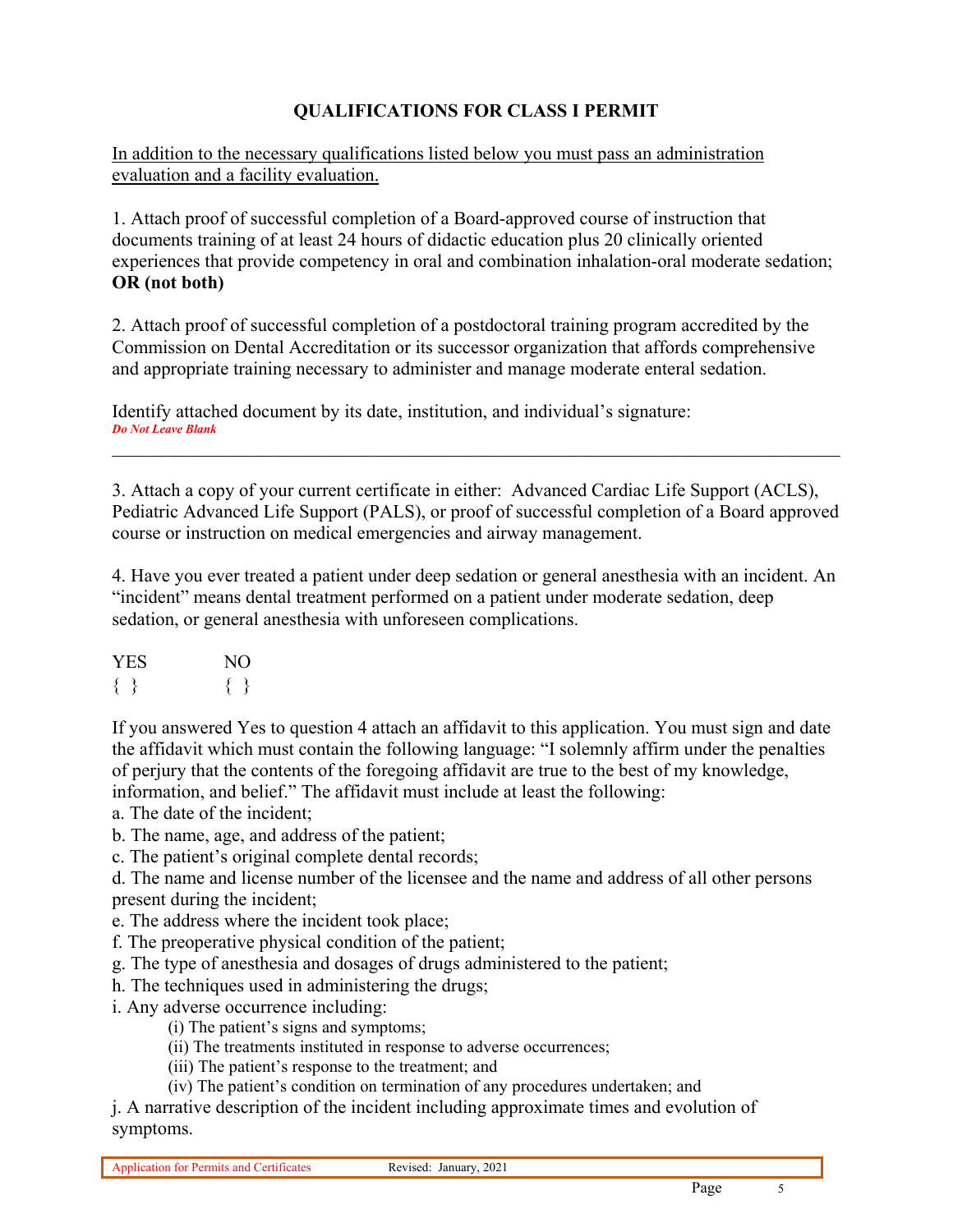# **QUALIFICATIONS FOR A CLASS II PERMIT**

In addition to the necessary qualifications listed below you must pass an administration evaluation and a facility evaluation.

1. Attach proof of successful completion of a Board-approved course of instruction that documents training of at least 60 hours of didactic instruction plus management of at least 20 patients per participant in moderate parenteral sedation techniques; **OR (not both)** 

2. Attach proof of successful completion of a postdoctoral training program accredited by the Commission on Dental Accreditation or its successor organization that affords comprehensive and appropriate training necessary to administer and manage moderate parenteral sedation.

Identify attached document by its date, institution, and individual's signature: *Do Not Leave Blank*

3. Attach a copy of your current certificate in either Advanced Cardiac Life Support (ACLS) or Pediatric Advanced Life Support (PALS).

4. Have you ever treated a patient under deep sedation or general anesthesia with an incident. An "incident" means dental treatment performed on a patient under moderate sedation, deep sedation, or general anesthesia with unforeseen complications.

| <b>YES</b> | NO. |
|------------|-----|
|            |     |

If you answered Yes to question 4 attach an affidavit to this application. You must sign and date the affidavit which must contain the following language: " I solemnly affirm under the penalties of perjury that the contents of the foregoing affidavit are true to the best of my knowledge, information, and belief." The affidavit must include at least the items identified in a. through j. of question 4 under Qualifications for Class I Permit above.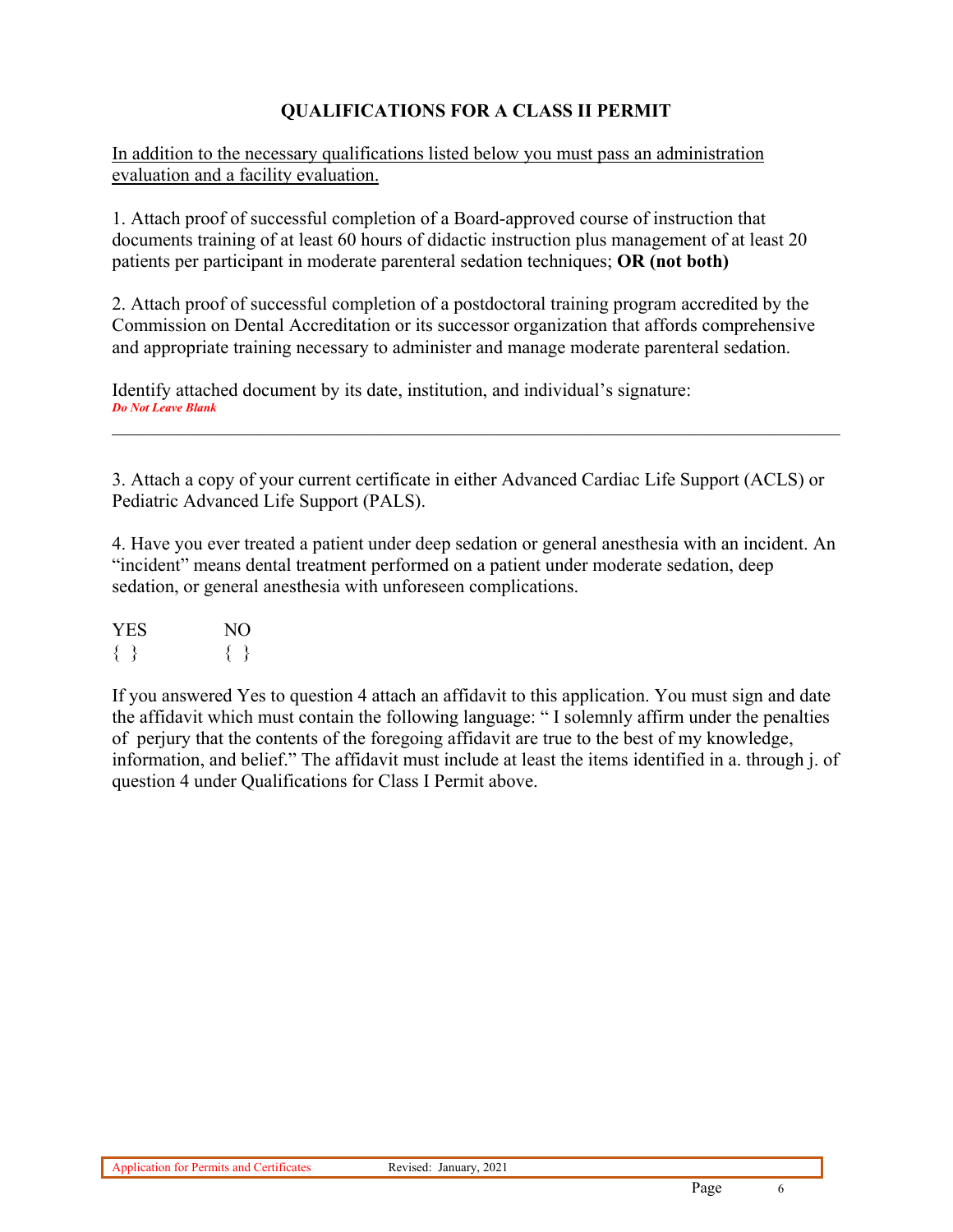## **QUALIFICATIONS FOR A CLASS III PERMIT**

In addition to the necessary qualifications listed below you must pass an administration evaluation and a facility evaluation.

1. Attach proof of successful completion of an advanced training program in anesthesia and related subjects beyond the undergraduate dental curriculum that is approved by the Board; **OR (not both)** 

2. Attach proof of successful completion of a postdoctoral training program accredited by the Commission on Dental Accreditation or its successor organization that affords comprehensive and appropriate training necessary to administer and manage deep sedation and general anesthesia.

Identify attached document by its date, institution, and individual's signature: *Do Not Leave Blank*

3. Attach a copy of your current certificate in either Advanced Cardiac Life Support (ACLS) or Pediatric Advanced Life Support (PALS).

4. Have you ever treated a patient under deep sedation or general anesthesia with an incident. An "incident" means dental treatment performed on a patient under moderate sedation, deep sedation, or general anesthesia with unforeseen complications.

| <b>YES</b> | NΟ |
|------------|----|
|            |    |

If you answered Yes to question 4 attach an affidavit to this application. You must sign and date the affidavit which must contain the following language: "I solemnly affirm under the penalties of perjury that the contents of the foregoing affidavit are true to the best of my knowledge, information, and belief." The affidavit must include at least the items identified in a. through j. of question 4 under Qualifications for Class I Permit above.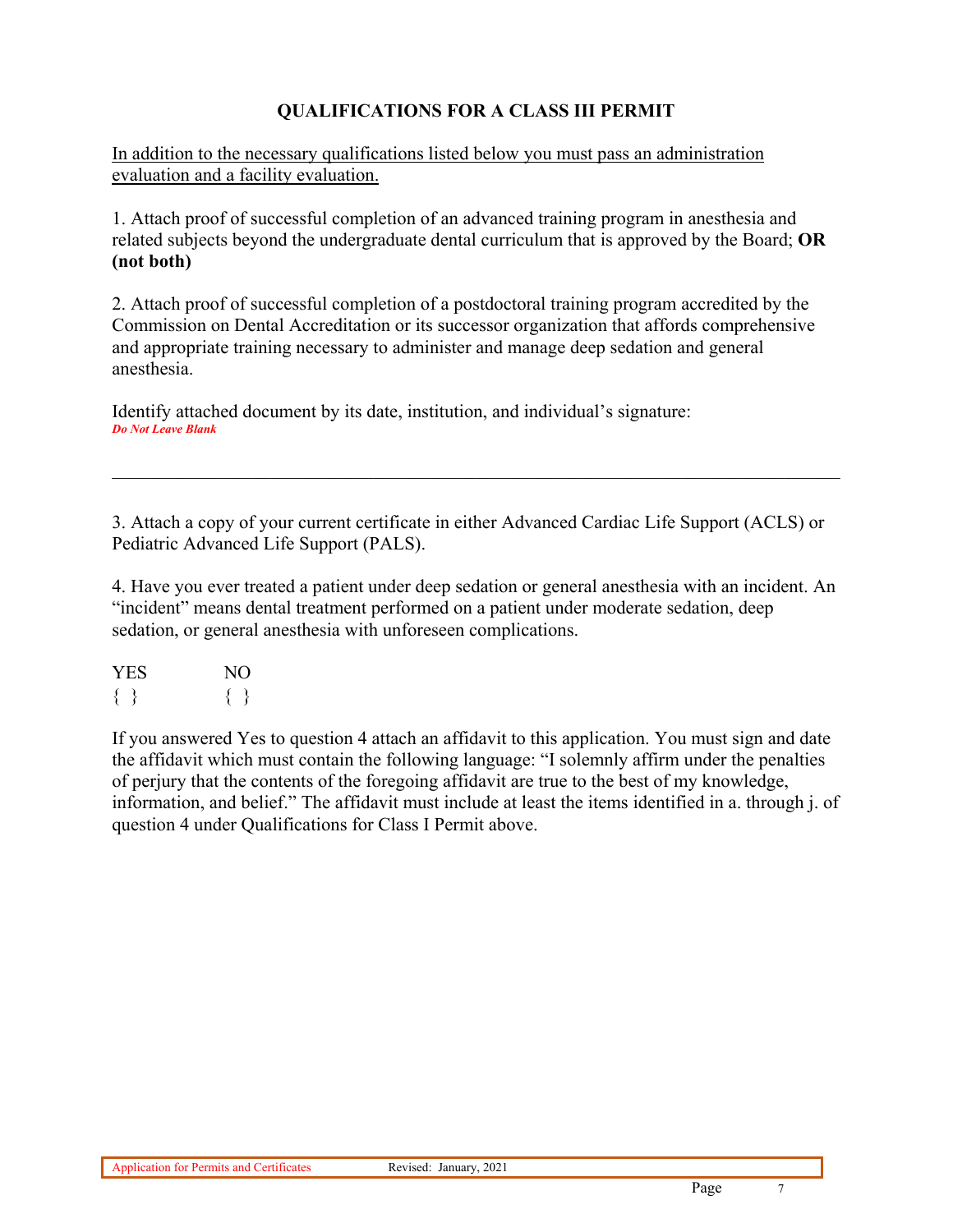### **QUALIFICATIONS FOR CERTIFICATE TO ALLOW ANOTHER DENTIST OR PHYSICIAN TO ADMINISTER AT SITE OF TREATING DENTIST**

A treating dentist who wishes to allow another dentist or physician to administer anesthesia and sedation to a patient at a specific practice location shall receive a certificate from the Board before allowing another dentist or physician to administer anesthesia and sedation at that location.

1. You must maintain either a Class I, Class II, or Class III Permit for each site at which you wish to allow another dentist or physician to administer anesthesia and sedation. You must also maintain a separate certificate for each site at which you wish to allow another dentist or physician to administer anesthesia and sedation.

I hold a:  $\psi$  Class I  $\psi$  Class II  $\psi$  Class III Permit

Location at which you hold a Class I, Class II, or Class III Permit

2. Have you ever treated a patient under deep sedation or general anesthesia with an incident. An "incident" means dental treatment performed on a patient under moderate sedation, deep sedation, or general anesthesia with unforeseen complications.

| <b>YES</b> | NO. |
|------------|-----|
|            |     |

If you answered Yes to question 2 attach an affidavit to this application. You must sign and date the affidavit which must contain the following language: "I solemnly affirm under the penalties of perjury that the contents of the foregoing affidavit are true to the best of my knowledge, information, and belief." The affidavit must include at least the items identified in a. through j. of question 4 under Qualifications for Class I Permit above.

3. Attach proof of successful completion of a Board-approved training program where you have received competent training in treating patients under moderate parenteral sedation and airway management; moderate parenteral sedation and airway management; deep sedation and airway management; or general anesthesia and airway management.

Identify attached document by its date, institution, and individual's signature:

4. You must maintain facility equipment in each facility consistent with a Class III Permit as outlined in the regulation titled Facility Evaluation Criteria.

Application for Permits and Certificates Revised: January, 2021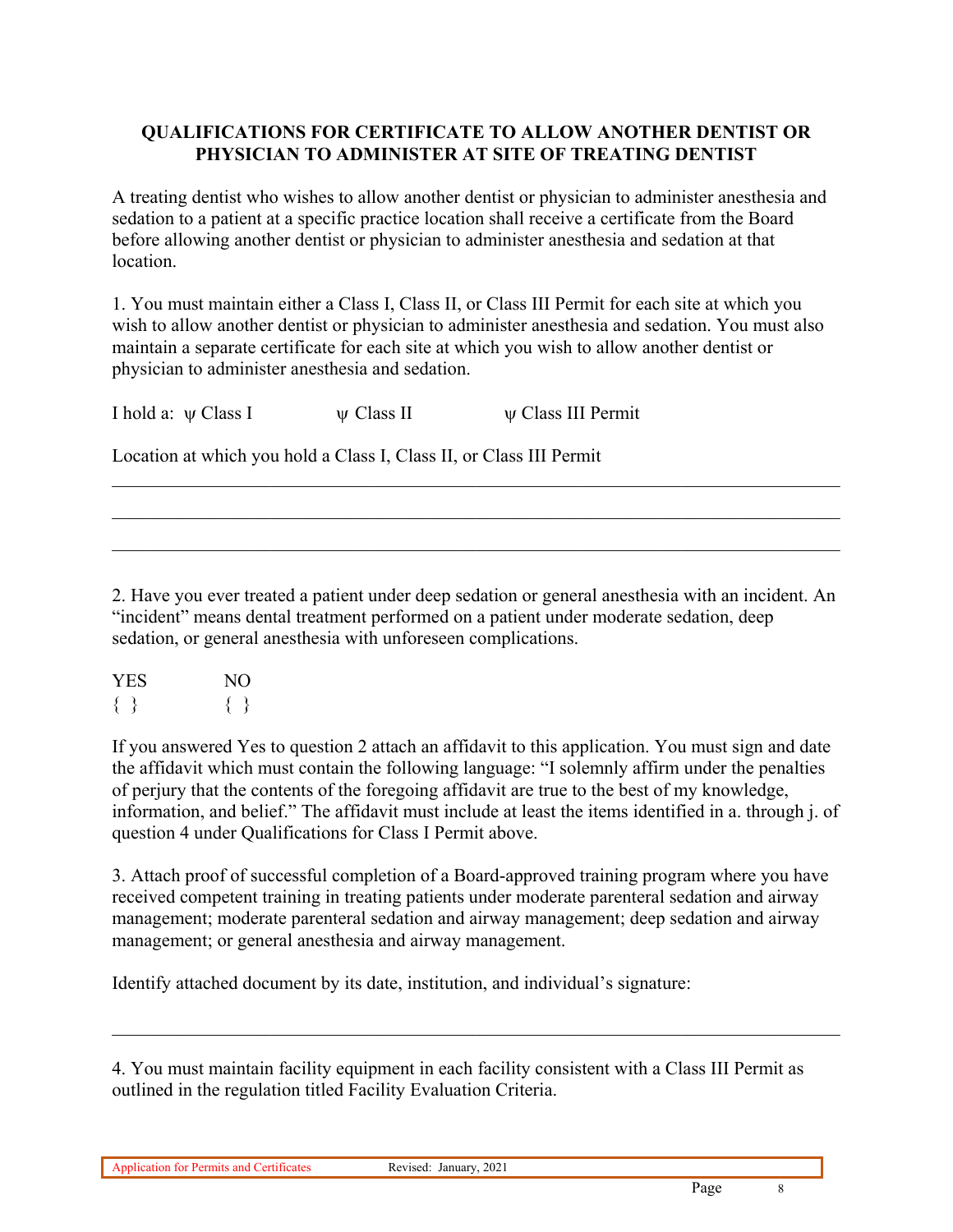#### **QUALIFICATIONS FOR CERTIFICATE TO ALLOW A TREATING DENTIST TO TREAT A PATIENT AT A SITE AT WHICH ANESTHESIA AND SEDATION ARE ADMINISTERED**

A treating dentist who treats a patient at a practice location other than the dentist's own location, at which anesthesia and sedation are administered to the patient, shall receive a certificate from the Board before treating the patient.

This certificate is not specific to a particular practice location. You need only maintain a single certificate.

1. You must maintain a Class I, Class II, or Class III Permit at any location in Maryland.

| I hold a: $\psi$ Class I | $\psi$ Class II | $\psi$ Class III Permit                                             |
|--------------------------|-----------------|---------------------------------------------------------------------|
|                          |                 | Location at which you hold a Class I, Class II, or Class III Permit |

2. Have you ever treated a patient under deep sedation or general anesthesia with an incident. An "incident" means dental treatment performed on a patient under moderate sedation, deep sedation, or general anesthesia with unforeseen complications.

| <b>YES</b> | NO. |
|------------|-----|
|            |     |

If you answered Yes to question 2 attach an affidavit to this application. You must sign and date the affidavit which must contain the following language: "I solemnly affirm under the penalties of perjury that the contents of the foregoing affidavit are true to the best of my knowledge, information, and belief." The affidavit must include at least the items identified in a. through j. of question 4 under Qualifications for Class I Permit above.

3. Attach proof of successful completion of a Board-approved training program where you have received competent training in treating patients under moderate parenteral sedation and airway management; moderate parenteral sedation and airway management; deep sedation and airway management; or general anesthesia and airway management.

Identify attached document by its date, institution, and individual's signature: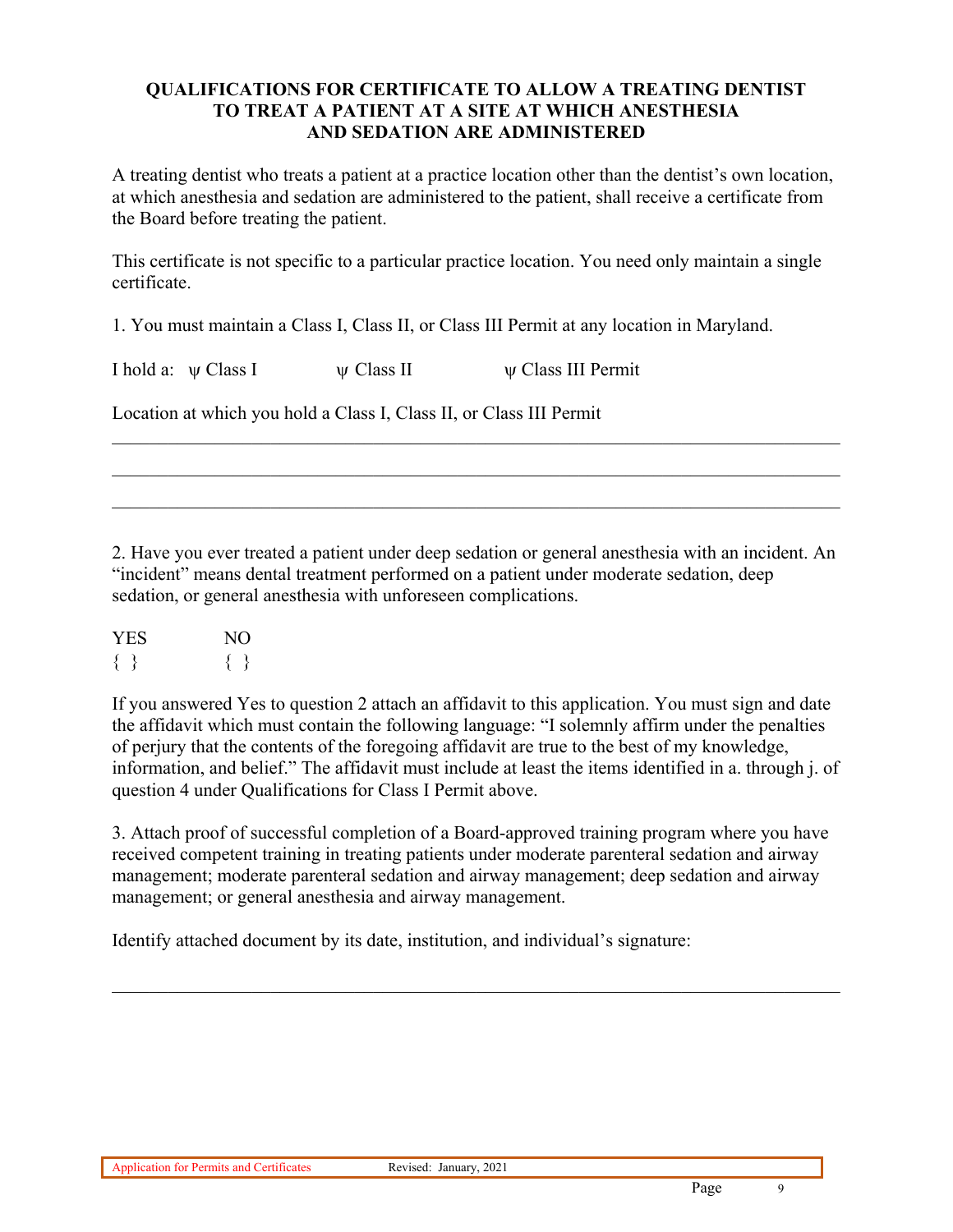### **QUALIFICATIONS TO ALLOW A CERTIFIED REGISTERED NURSE ANESTHETIST TO ADMINISTER ANESTHESIA AND SEDATION**

A treating dentist who wishes to allow a certified registered nurse anesthetist to administer anesthesia and sedation to a patient at a specific practice location shall receive a certificate from the Board before allowing a certified registered nurse anesthetist to administer anesthesia and sedation.

1. You must maintain either a Class I, Class II, or Class III Permit as appropriate for each site at which you wish to allow a certified registered nurse anesthetist to administer anesthesia and sedation. You must also maintain a separate certificate for each site at which you wish to allow a certified registered nurse anesthetist to administer anesthesia and sedation.

A treating dentist who allows a certified registered nurse anesthetist to administer moderate parenteral sedation to a patient shall maintain either a Class I, Class II, or Class III Permit for the administration site.

 $\mathcal{L}_\mathcal{L} = \mathcal{L}_\mathcal{L} = \mathcal{L}_\mathcal{L} = \mathcal{L}_\mathcal{L} = \mathcal{L}_\mathcal{L} = \mathcal{L}_\mathcal{L} = \mathcal{L}_\mathcal{L} = \mathcal{L}_\mathcal{L} = \mathcal{L}_\mathcal{L} = \mathcal{L}_\mathcal{L} = \mathcal{L}_\mathcal{L} = \mathcal{L}_\mathcal{L} = \mathcal{L}_\mathcal{L} = \mathcal{L}_\mathcal{L} = \mathcal{L}_\mathcal{L} = \mathcal{L}_\mathcal{L} = \mathcal{L}_\mathcal{L}$ 

I hold a: Class I, Class II , or Class III Permit for the administration site.

Location at which you hold a Class I, Class II, or Class III Permit.

A treating dentist who allows a certified registered nurse anesthetist to administer moderate parenteral sedation to a patient shall maintain either a Class II or Class III Permit for the administration site.

I hold a Class II or Class III Permit for the administration site.

Location at which you hold a Class II or Class III Permit

A treating dentist who allows a certified registered nurse anesthetist to administer deep sedation or general anesthesia to a patient shall maintain a Class III Permit for the administration site.

 $\mathcal{L}_\mathcal{L} = \mathcal{L}_\mathcal{L} = \mathcal{L}_\mathcal{L} = \mathcal{L}_\mathcal{L} = \mathcal{L}_\mathcal{L} = \mathcal{L}_\mathcal{L} = \mathcal{L}_\mathcal{L} = \mathcal{L}_\mathcal{L} = \mathcal{L}_\mathcal{L} = \mathcal{L}_\mathcal{L} = \mathcal{L}_\mathcal{L} = \mathcal{L}_\mathcal{L} = \mathcal{L}_\mathcal{L} = \mathcal{L}_\mathcal{L} = \mathcal{L}_\mathcal{L} = \mathcal{L}_\mathcal{L} = \mathcal{L}_\mathcal{L}$ 

I hold a Class III Permit for the administration site.

Location at which you hold a Class III Permit

Application for Permits and Certificates Revised: January, 2021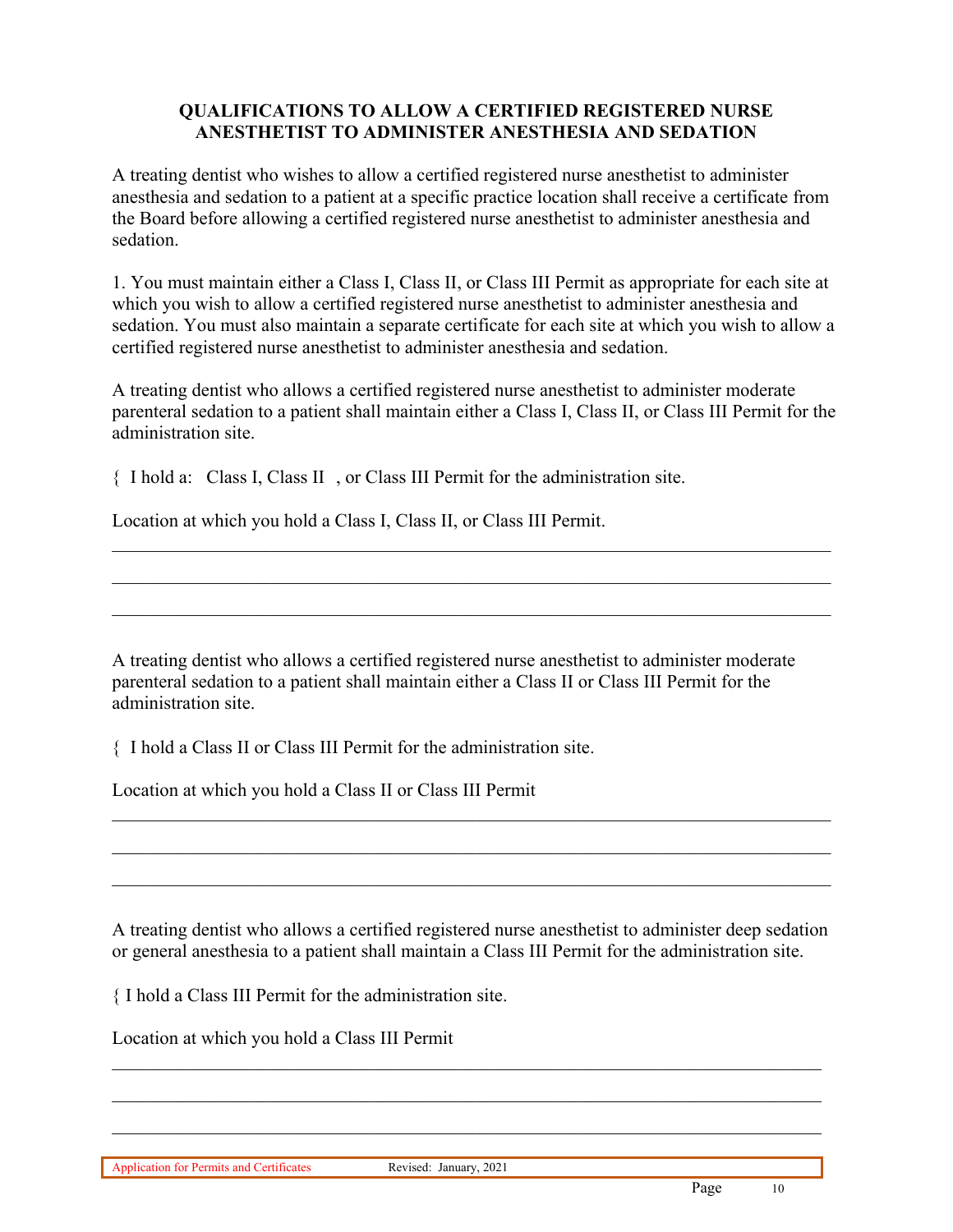2. Have you ever treated a patient under deep sedation or general anesthesia with an incident. An "incident" means dental treatment performed on a patient under moderate sedation, deep sedation, or general anesthesia with unforeseen complications.

| <b>YES</b> | NO. |
|------------|-----|
|            |     |

If you answered Yes to question 2 attach an affidavit to this application. You must sign and date the affidavit which must contain the following language: " I solemnly affirm under the penalties of perjury that the contents of the foregoing affidavit are true to the best of my knowledge, information, and belief." The affidavit must include at least the items identified in a. through j. of question 4 under Qualifications for Class I Permit above.

3. You must maintain facility equipment in each facility consistent with a Class III Permit as outlined in the regulation titled Facility Evaluation Criteria.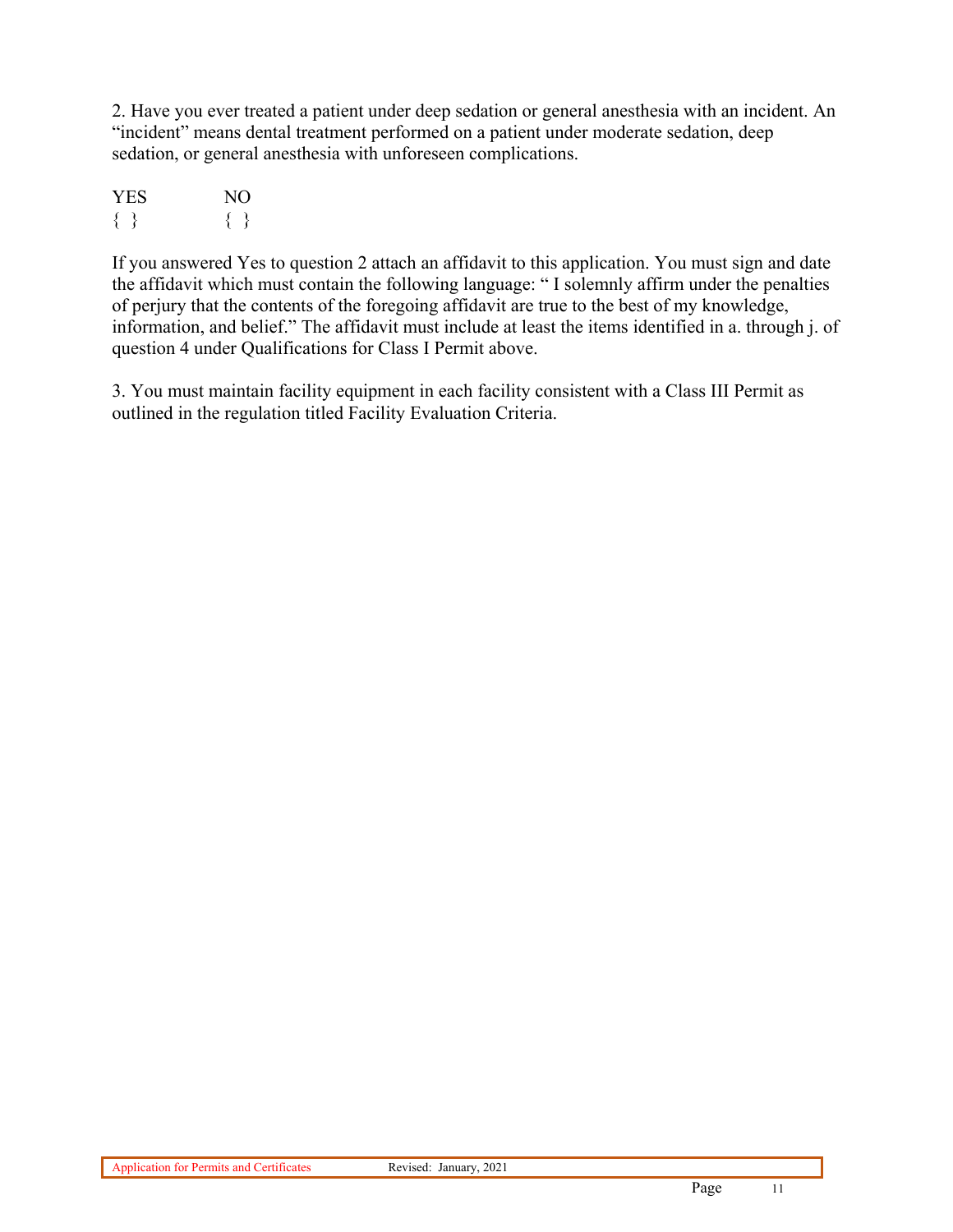#### **CHARACTER AND FITNESS MUST BE ANSWERED BY ALL APPLICANTS**

1. Have you ever held a general anesthesia administration permit, a parenteral sedation administration permit, a general anesthesia facility permit, or a parenteral sedation administration permit in Maryland?

| <b>YES</b> | NО |
|------------|----|
|            |    |

If you answered "YES" please provide the effective date(s) and the date(s) of expiration. For facility permits also include the location.

2. Have you ever held a general anesthesia administration permit, a parenteral sedation administration permit, a general anesthesia facility permit, a parenteral sedation administration permit, or any other anesthesia and sedation permit in any other state?

| <b>YES</b> | NО |
|------------|----|
|            |    |

If you answered "YES" please provide the effective date(s) and the date(s) of expiration.

3. Have any investigations or charges been brought against you or are any currently pending in any jurisdiction, including Maryland, by any licensing or disciplinary board or any federal or state entity arising out of your administration of anesthesia or sedation or as a result of your ownership of a facility in which anesthesia or sedation was administered?

| <b>YES</b> | NO. |
|------------|-----|
|            |     |

If you answered "YES" please provide a detailed explanation on a separate page(s). Sign and date each page(s). If the investigations or charges resulted in any orders, reprimands, or administrative action, public or otherwise, attach a certified copy of each document. The certification must come from the issuing agency.

**I have enclosed a check made payable to the Maryland State Board of Dental Examiners for \$ \_\_\_\_\_\_\_\_\_\_\_\_\_\_\_\_\_\_ as payment for the requested permits and or certificates.** 

**I understand that once the Board begins the review process I will not be entitled to a refund of any fees paid.** 

Sign the Affidavit below if you have never treated a patient under deep sedation or general anesthesia with an incident. **Do not sign the affidavit if you have ever treated a patient under deep sedation or general anesthesia with an incident.** Instead, attach an affidavit as outlined in a. through j. of question 4 under Qualifications for Class I Permit above.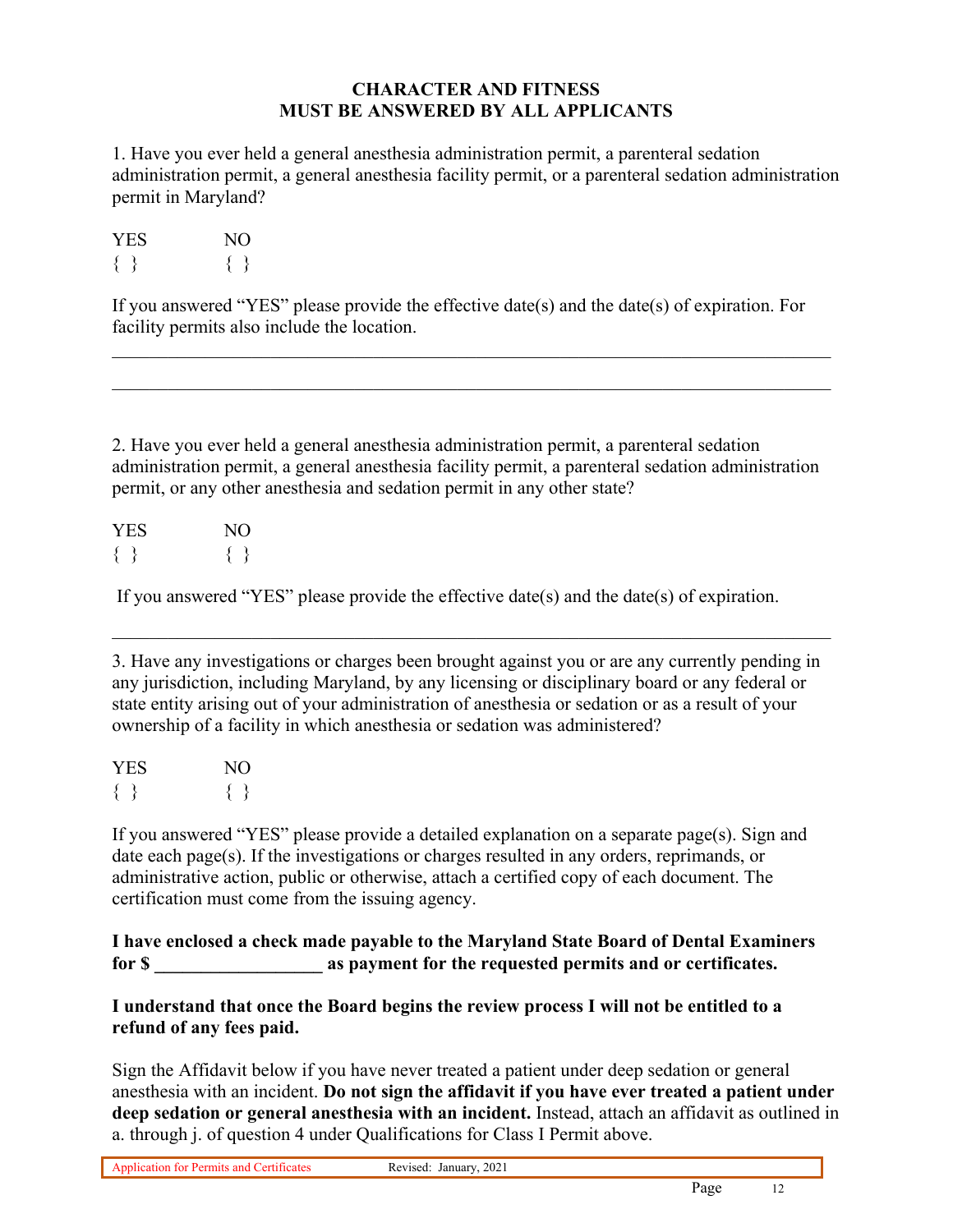#### **Affidavit**

I solemnly affirm under the penalties of perjury that I have never treated a patient under deep sedation or general anesthesia with an incident.

**Applicant Signature Date** 

### **Release and Certification:**

I hereby affirm that I have read and followed the above instructions. I hereby certify that all information in this application is accurate and correct.

I agree that the Maryland State Board of Dental Examiners may request any information necessary to process this application from any person or agency, including but not limited to postgraduate program directors, individual dentists, government agencies, the National Practitioner Data Bank, the Healthcare Integrity and Protection Data Bank, hospitals and other licensing bodies, and I agree that any person or agency may release to the Board the information requested. I also agree to sign any subsequent release for information that may be requested by the Board.

I agree that I will fully cooperate with any request for information or with any investigation related to my dental practice as a licensed dentist in the State of Maryland, including the subpoena of documents or records or the inspection of my dental practice.

During the period in which my application is being processed, I shall inform the Board within 2 business days of any change to any answer I originally gave in this application.

| <b>Applicant Signature</b> | Date |
|----------------------------|------|
|                            |      |

# **NOTARY**

| TATE OF<br>S'<br>UГ |  |
|---------------------|--|
|---------------------|--|

CITY/COUNTY OF \_\_\_\_\_\_\_\_\_\_\_\_\_\_\_\_\_\_\_\_\_\_

I HEREBY CERTIFY THAT on this \_\_\_\_\_\_\_\_ day of \_\_\_\_\_\_\_\_\_\_\_\_\_\_, 20\_\_\_, before me, a Notary Public of the State of Maryland and the City/County aforesaid, personally appeared before me and made oath in due form of law that signing the foregoing Application for Initial Anesthesia and Sedation Permits and Certificates was his\her voluntary act and deed.

AS WITNESS my hand and Notarial Seal.

Notary Public My Commission Expires: SEAL

Application for Permits and Certificates Revised: January, 2021